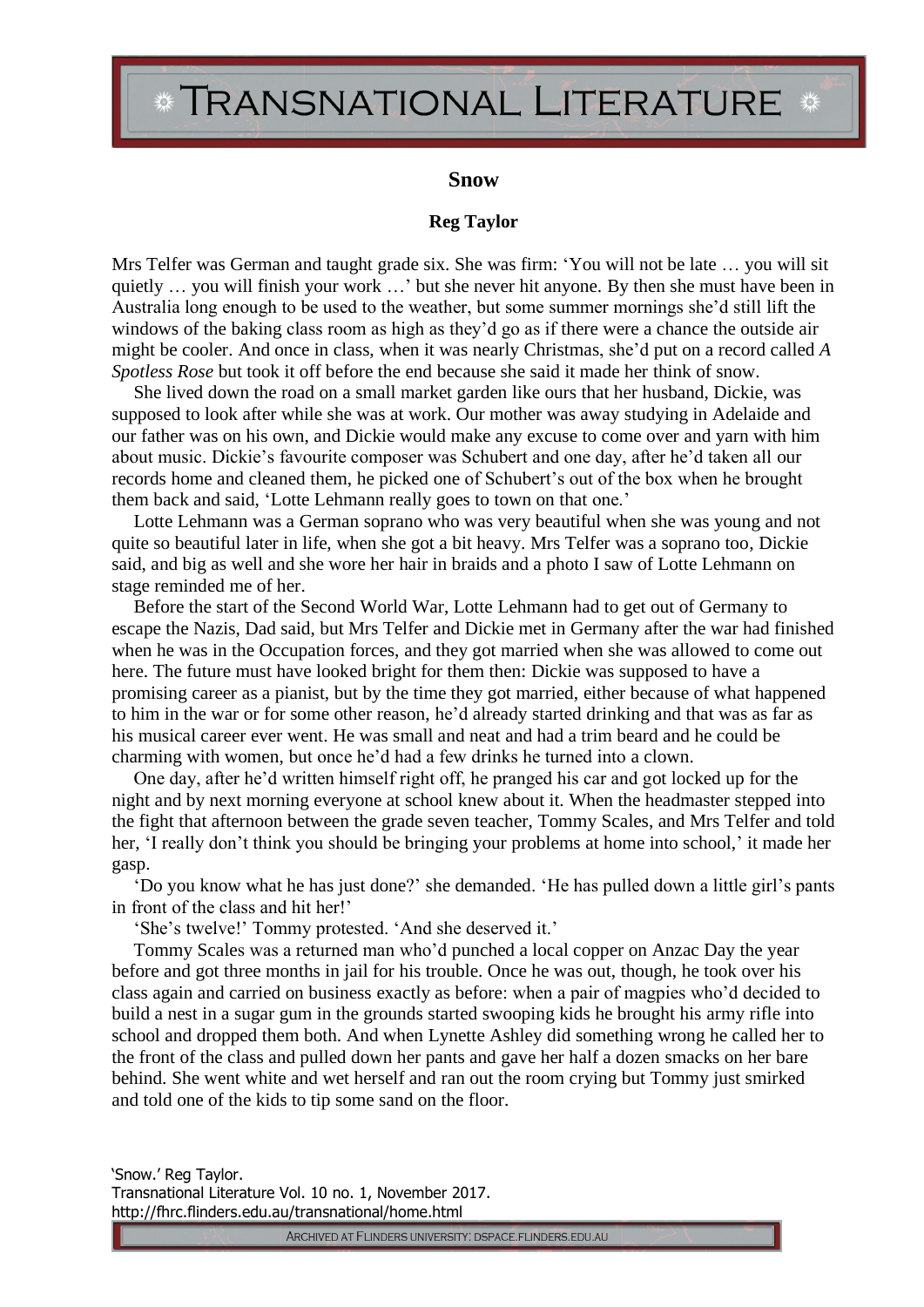That was when Mrs Telfer stormed in. Tommy tried to wave her out the room at first but when she called him a *schwein*, he called her a 'Kraut,' and after a few more choice words he went to give her a clout. She got in first, though, and he was still digging himself out of the raincoats and school bags hanging up on the wall and kids were shouting 'Fight! Fight!' in the corridor when the headmaster came bouncing in.

'What the hell … what's this?' he said, slamming the door behind him. 'You'll have us all up before the Department.'

Tommy was blowing hard and probably wishing he had his rifle with him, but he still tried to bluster – 'Won't do the kid any harm, smarten her up a bit' – while he was straightening his tie.

The headmaster didn't waste any time deciding whose side to come down on. 'Tommy's been here for twenty years,' he reminded Mrs Telfer. 'I don't think he needs to be taught anything about discipline.' He cut her off before she could say any more by making a big show of being even-handed: 'Let's have no more of this – from either of you!'

'Well, damn you to hell both,' Mrs Telfer said, and left them to it. The day wasn't done with her yet, though. When she got home it was dark and raining and Dickie was sitting inside – pissed again – and the house was just as she'd left it that morning: no bed made, no dishes done.

'Could you not even light the fire!' she shrieked, and Dickie jumped up like a puppet. 'Don't worry, don't worry,' he said, nearly going arse-up into the empty wood basket. 'I'll get you wood,' and he went out into the rain and launched himself into the wood heap and nearly took his foot off with the axe.

'Just as well we got here when we did,' one of the ambulance men said when they arrived. 'Much longer and he'd have been a goner.'

But Dickie lost his foot just the same.

When he got out of hospital they gave him a special boot to wear but otherwise left him to get on as best he could. He couldn't work his block anymore and the weeds got higher than ever, but he seemed cheerful when people ran into him, and if anyone mentioned grog he gave them a half-smile and said, 'I think I've had my share of fun.'

When we passed their house in the mornings it had always been quiet, with Dickie more often than not nursing a hangover, I imagine. Now we frequently heard him running up and down the keys of their piano and it reminded us that there really was life inside.

And then, at the end of the year, Mrs Telfer gave everyone a shock by saying she and Dickie were leaving. Dickie had family in Perth, she said, and they were going to go over there and both teach music and make a fresh start.

Before then, there was the end-of-year concert in the Cooltong Institute and Mrs Telfer was asked to sing as a way of saying goodbye. It was a bit awkward for the audience having to watch Dickie hoick himself up on stage to accompany her on *Gretchen at the Spinning Wheel,* but once they got going people forgot everything else and at the end Dickie and Mrs Telfer looked at each other and smiled as if they wished they could make the moment last.

Dickie really had no idea, though. People said he couldn't organize a free keg. On the day before they were due to leave, with everything packed, he decided he had to drive into Renmark to make sure his piano was safely loaded on the train, and then – on the way home – he got himself cleaned up by a semi-trailer.

I saw the police car come down the road and when I walked past their place Mrs Telfer sitting outside with a policeman next to her and her hair straggling down her face. 'God save us,' she said when she saw me. The policeman had tried to persuade her not to come in to the hospital

'Snow.' Reg Taylor. Transnational Literature Vol. 10 no. 1, November 2017. http://fhrc.flinders.edu.au/transnational/home.html

ARCHIVED AT FLINDERS UNIVERSITY: DSPACE.FLINDERS.EDU.AU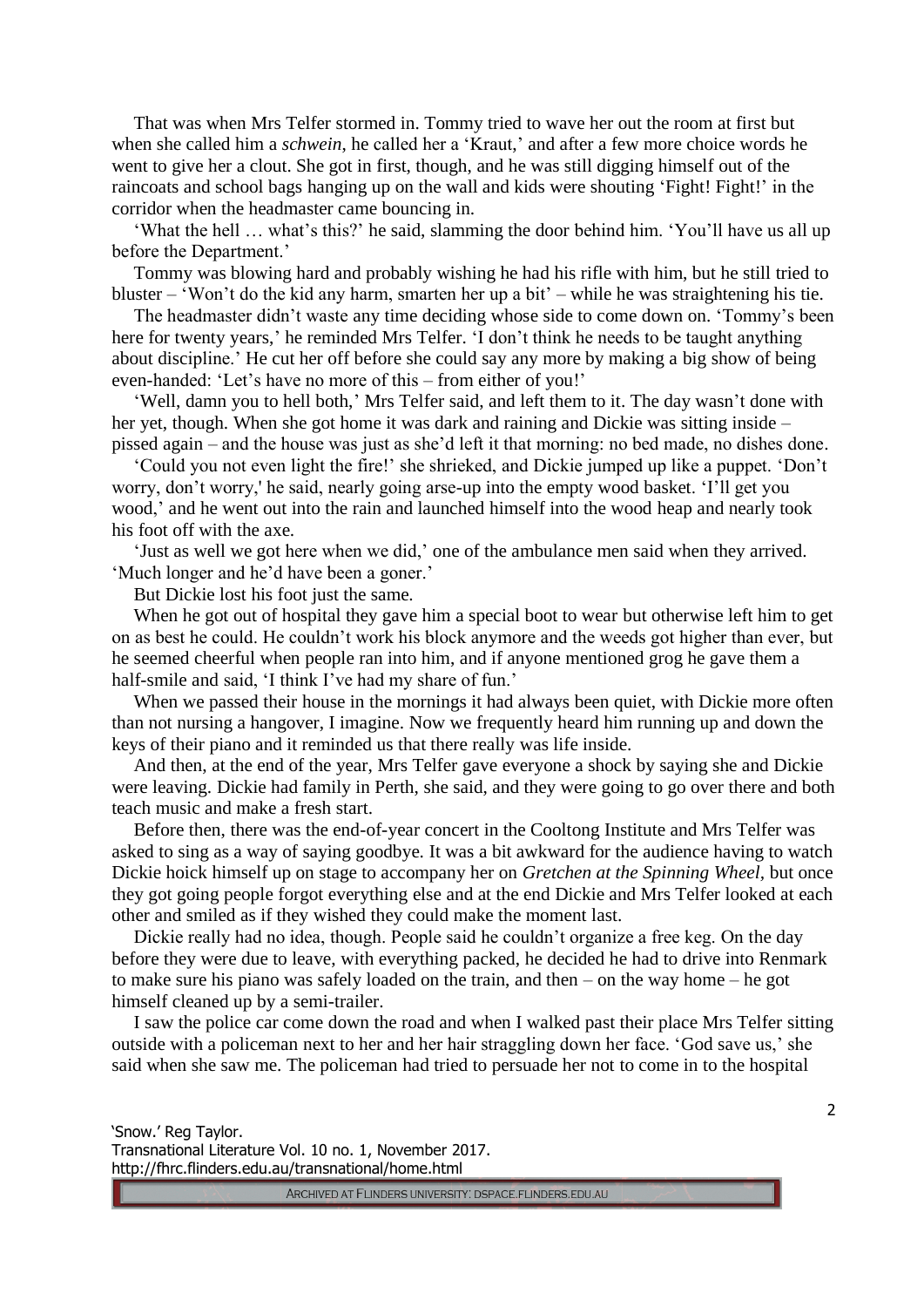and see Dickie – 'until they've had a chance to tidy him up a bit' – but she was going in just the same.

She still left Cooltong – 'There is nothing for me here now' – but there were no farewells this time, and she wasn't going to the West: she was doing the full circle, heading all the way back to Germany. Before Dickie died the thought of him and Mrs Telfer going and leaving everything behind had made me feel like one of those prisoners who cheer up when one of their mates gets out of jail, but now for some reason it felt as if no one was going anywhere.

Once Dickie was out of the picture it was as if Dad had taken over from his drinking, too. Some nights when he wasn't too bad he'd try to make us listen to Beethoven or someone on the wireless, but there were other nights when he could hardly stand. Our block had never been big enough to be any good and once or twice now, when my brother and I came home empty-handed from doing a round of our rabbit traps, Dad served us up something too awful to eat and we went to bed hungry. With Mrs Telfer gone from the school, it was as if Tommy Scales had got his second wind, too. When I couldn't pay for some school book he sneered in front of the class, 'Looks like you'll have to manage without it then,' and when the others were going on an excursion one day and I couldn't pay for that either I just got left behind.

Our mother hadn't been back to see us since she left for Adelaide, not even for a weekend. She wrote, but in the end our father apparently stopped answering. He might have been feeling too guilty to write by that stage. He might even have imagined that her family in Adelaide had convinced her to leave him for good; they'd never approved of him. When he stopped talking about her altogether we started to wonder if she'd died.

Then I got a letter from Mrs Telfer. 'I am here, doing the best I can,' she said, 'even teaching some English, which would make you smile.' I wasn't sure why she picked me to write to, although when she used to talk to the class about her home or pass around old photographs of her family I was one of the few who showed any interest. Now she said how happy she was to be back in Germany. 'You would like it,' she said, and this time I really could see her in one of those old timber-framed houses with flower boxes at the windows.

I thought about telling the other kids but after I spoke to Dad I decided not to. We were collecting wood out in the scrub when he explained that letters could be special private things and how his aunty once wrote to him and put a five-shilling postal note in the envelope for his tenth birthday and by the time he got home from school everyone in his family had read what his aunt had to say.

He hadn't been drinking for a week. It didn't necessarily mean much; lots of men up there got off the grog for a while, but most of them went back on it again. He was good to be with then, though; even his smell was nothing like the sour one Tommy Scales carried around. And he was cheerful: we had two acres of peas nearly ready to pick and he said if we weren't let down by the weather we should do alright. But now, as it got dark and the south-westerly that had been blowing over the shallow slopes around us all day dropped, and there were just a few scraps of cloud where the sun had gone, when we asked, 'Do you think there'll be a frost, Dad?' he could only shake his head. He was right to be nervous: next morning when my brother and I woke up under the veranda even our blankets felt stiff and the peas were ruined; the sun was out but the sap would have already frozen and burst the plants' veins, I knew. But I watched our father – walking head down among the bushes till his trousers were soaked to the knees – without really understanding what it must mean.

We were young and didn't know how poor we were, and it wasn't till Dad started drinking again and let on that Mrs Telfer's home in Germany had been flattened by a bomb during the

'Snow.' Reg Taylor. Transnational Literature Vol. 10 no. 1, November 2017. http://fhrc.flinders.edu.au/transnational/home.html

ARCHIVED AT FLINDERS UNIVERSITY: DSPACE.FLINDERS.EDU.AU

3